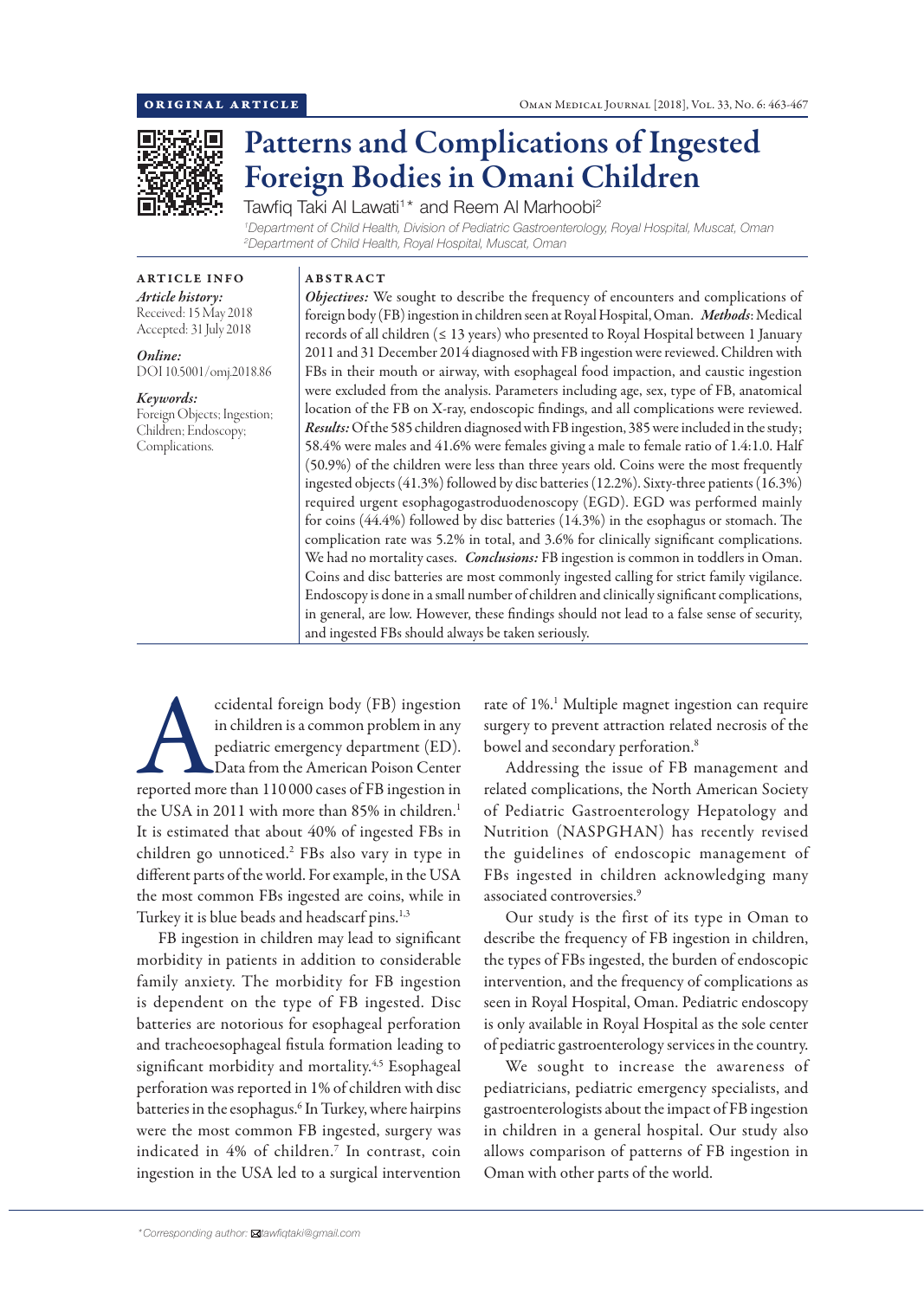#### METHODS

We conducted a retrospective study in which we analyzed the electronic medical records of 585 children under the age of 13 who visited Royal Hospital following FB ingestion. We used data collected from 1 January 2011 to 31 December 2014.

The exclusion criteria included subjects with FBs in their oral cavity or pharynx, subjects with no reliable history of FB ingestion, children with food impaction in the esophagus, and children with caustic material ingestion. Patients' demographic characteristics including age and sex were obtained. Clinical data including the type of FB, FB material, anatomical location of FB on plain X-ray, time between presentation and ingestion (in hours), endoscopy if performed, significant findings on endoscopy, and any complications related to FB ingestion were all reviewed. Esophagogastroduodenoscopy (EGD) was performed by two senior gastroenterologists. The indications of EGD were primarily based on NASPGHAN recommendations for EGD, and after having verified the location using X-ray (done up to two hours before EGD).9 We did not perform the procedure if the FB passed beyond the stomach. Erosive mucosal injury, as seen in endoscopy, was described using Zargar's mucosal corrosive classification as mucosal injuries from disc batteries being electrochemical are similar visually to caustic injury.10 This classification has been used by other authors also describing disc battery mucosal injury.11

Complications were divided as clinically significant if they were life-threatening, required further medical management, or when more than grade one mucosal injury occurred based on Zargar's classification.10 Non-significant complications were considered when any abnormality noted in the patient as a result of FB ingestion did not fall in the previous categories.

The data were analyzed using Excel 2010. Values of mean, median, standard deviation, and interquartile range were calculated as appropriate. The study was approved by the ethical committee of the Royal Hospital.

#### RESULTS

Of 585 children diagnosed with FB ingestion, 385 children were enrolled for analysis. There were 225 (58.4%) males and 160 (41.6%) females, with a male to female ratio of 1.4:1.0. The mean age of



Figure 1: Age distribution of children who ingested foreign bodies (FBs).

the enrolled group was  $4.0\pm2.6$  years (median 3.0) years); 50.9% of the children were < 3 years old, and 11.4% of children were  $\leq 1$  year old. Nearly onethird of the children were 4–6 years old. Figure 1 shows the age distribution of children who had FB ingestion. The median time of presentation to the ED was 3.0 hours with an interquartile range of 13.5 (2.0–15.5) hours.

The most common FB ingested were coins (41.3%) followed by disc batteries (12.2%). Table 1 shows types of ingested FBs among studied Omani

| Table 1: Types of foreign bodies ingested among |  |
|-------------------------------------------------|--|
| studied Omani children.                         |  |

| Foreign body              | Patients, n | Percentage, % |  |
|---------------------------|-------------|---------------|--|
| Coin                      | 159         | 41.3          |  |
| Disc battery              | 47          | 12.2          |  |
| Marble                    | 21          | 5.5           |  |
| Pins                      | 16          | 4.2           |  |
| Needle                    | 7           | 1.8           |  |
| Screws                    | 28          | 7.3           |  |
| <b>Nails</b>              | 8           | 2.1           |  |
| Key                       | 7           | 1.8           |  |
| Metallic pieces and rings | 39          | 10.1          |  |
| Glass                     | 8           | 2.1           |  |
| <b>AAA</b> batteries      | 1           | 0.3           |  |
| Magnet                    | 13          | 3.4           |  |
| Plastic and miscellaneous | 27          | 7.0           |  |
| Unidentified              | 3           | 0.8           |  |
| Screw and disc battery    | 1           | 0.3           |  |
| Total                     | 385         | 100           |  |

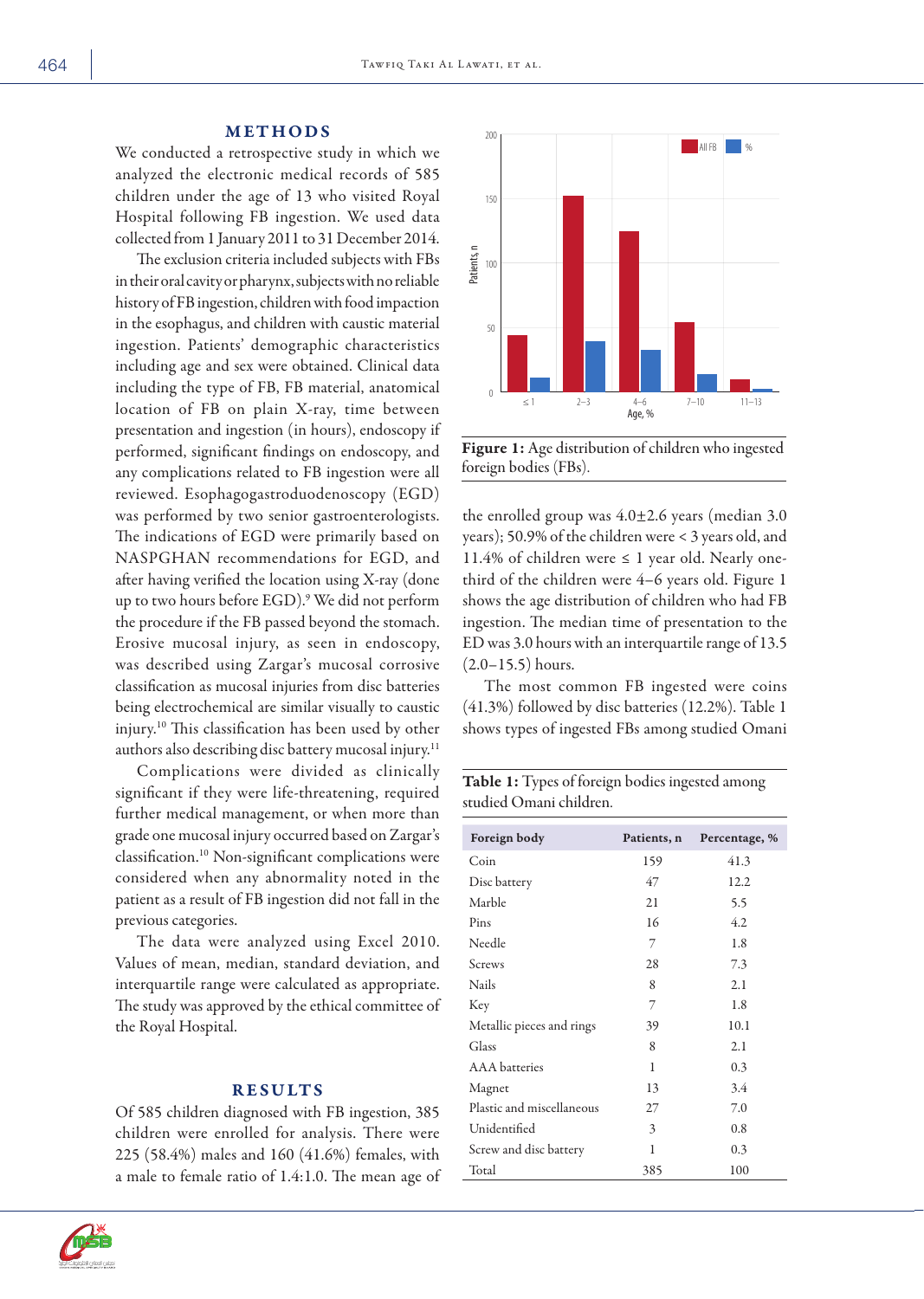| <b>Site</b>                            | Patients, n | Percentage, % |
|----------------------------------------|-------------|---------------|
| Stomach                                | 94          | 24.4          |
| Small intestine                        | 96          | 24.9          |
| Large intestine                        | 70          | 18.2          |
| Esophagus                              | 42          | 10.9          |
| No foreign body                        | 62          | 16.1          |
| Rectum                                 | 6           | 1.6           |
| Esophagus and rectum                   | 1           | 0.3           |
| Small intestine and large<br>intestine | 1           | 0.3           |
| Stomach and small intestine            | 1           | 0.3           |
| Stomach and esophagus                  | 1           | 0.3           |
| $No X-ray$                             | 11          | 2.9           |

Table 2: Radiological location of the ingested foreign body on presentation.

children. Fifty patients' families did not know when the child ingested the FB (13.0%).

The anatomical location of the FB based on plain X-ray was variable as patients presented at different times following ingestion allowing movement of the FB through the gastrointestinal system. One-quarter of patients had the FB in the stomach and another quarter had the FB in the small intestine upon presentation to the ED. In 10.9% of children, the FB was in the esophagus, and 16.1% of children had no FB on radiological investigations. Table 2 shows the location of the FB on X-ray at presentation.

EGD was performed in 63 children (16.3%). No colonoscopies were required. Thirty-nine children

Table 4: Frequency of complications from foreign body ingestion.

| Injury grade          | n |
|-----------------------|---|
| Grade 1               | 5 |
| Grade 2a              | 9 |
| Grade 2b              | 1 |
| Grade 3a              | 2 |
| Perianal ulceration   | 1 |
| Pulmonary atelectasis | 1 |
| Mediastinitis         |   |

(61.9%) required EGD removal of the FB from the esophagus, 21 children (33.3%) had the FB removed from the stomach, and two children from the duodenum. One child had no identifiable FB on EGD. FBs removed during urgent EGD were mainly coins (44.4%) followed by disc batteries (14.3%) from the esophagus and stomach [Table 3].

Pins and needles being sharp and long (3–4 cm) presented in 23 (6.0%) children, and only eight of the 23 patients (34.7%) required urgent EGD. EGD was performed to remove such objects if they were within reach of the endoscope in the stomach or proximal part of the duodenum and in compliance with NASPGHAN guidelines.9 The majority (65.2%) of ingested pins or needles passed spontaneously through the bowels with no complications.

Only 20 children (5.2%) had complications following FB ingestion [Table 4]. Six children (1.6%) had clinically non-significant complications.

| Foreign body              | Esophagus      | Stomach        | Duodenum | Total, n | Percentage, % |
|---------------------------|----------------|----------------|----------|----------|---------------|
| Coin                      | 25             | 3              | $\Omega$ | 28       | 44.4          |
| Disc battery              | $\overline{2}$ | 7              | 0        | 9        | 14.3          |
| Marble                    | 2              |                | $\Omega$ | 3        | 4.8           |
| Pins                      |                | $\overline{2}$ | $\Omega$ | 3        | 4.8           |
| Needle                    |                | $\overline{2}$ | 2        | 5        | 7.9           |
| Screws                    | $\Omega$       | $\overline{4}$ | 0        | 4        | 6.3           |
| Nails                     | $\Omega$       | $\Omega$       | 0        | $\Omega$ | 0.0           |
| Key                       | $\Omega$       |                | 0        |          | 1.6           |
| Metallic pieces and rings | 5              |                | $\Omega$ | 6        | 9.5           |
| Food                      | $\Omega$       | $\Omega$       | 0        | $\Omega$ | 0.0           |
| Glass                     | $\Omega$       | $\Omega$       | 0        | $\Omega$ | 0.0           |
| <b>AAA</b> batteries      | 0              | $\Omega$       | 0        | $\Omega$ | 0.0           |
| Magnet                    |                | $\Omega$       | $\Omega$ |          | 1.6           |
| Plastic and miscellaneous | $\overline{c}$ | $\mathbf{0}$   |          | 3        | 4.8           |
| Total                     | 39             | 21             | 2        | 63       | 100           |

Table 3: Indications of urgent esophagogastroduodenoscopy in children.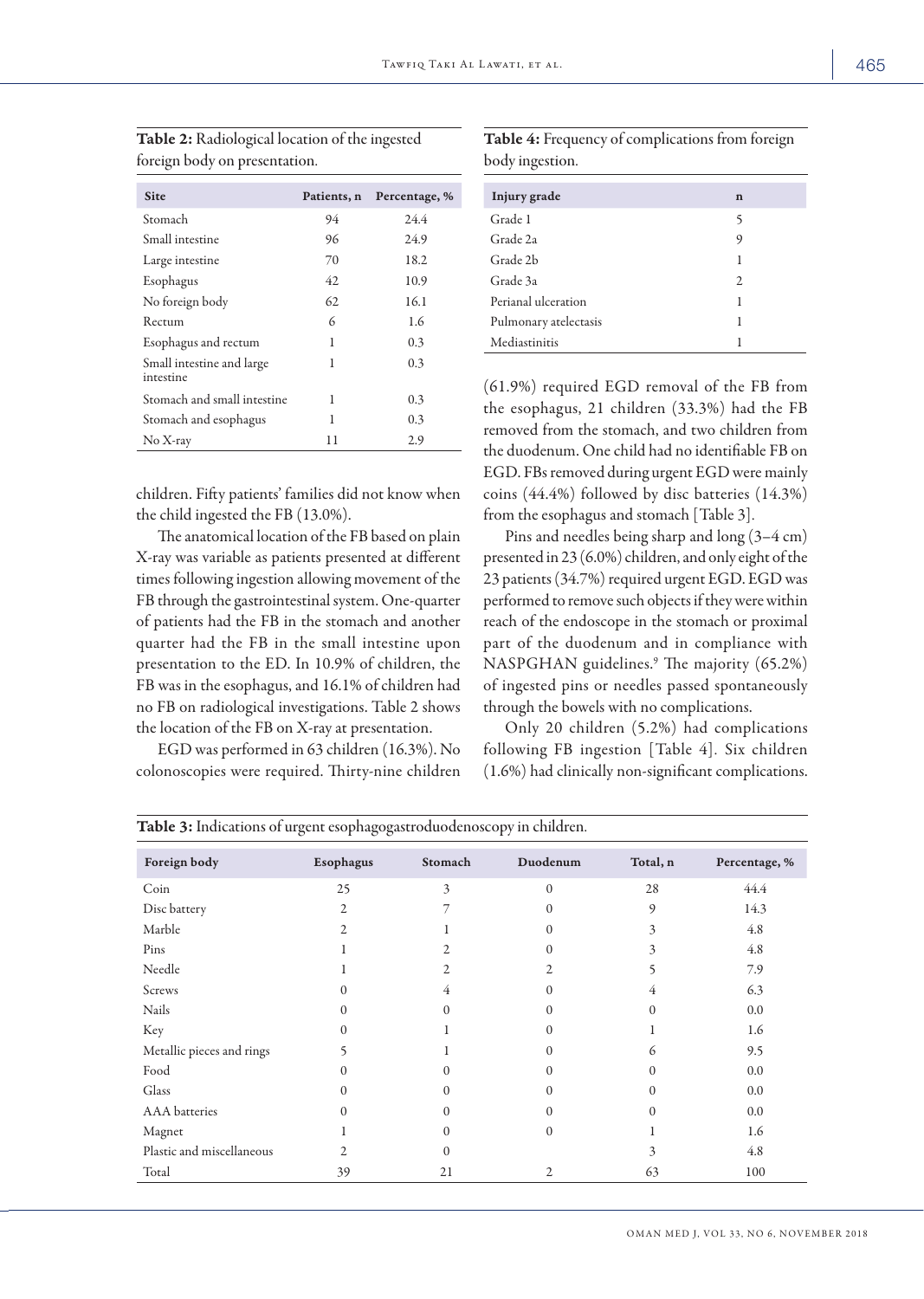This included five children with grade 1 mucosal injury as classified by  $Zargar^{10}$  and one infant had perianal ulceration after contact with a disc battery in his diaper. Among the 14 children (3.6%) with clinically significant complications, nine had grade 2a mucosal injury, one had grade 2b injury, and two had grade 3a necrosis using Zargar's classification.<sup>10</sup> One child had pulmonary atelectasis on X-ray postendoscopy, and one child required rigid endoscopy to remove an embedded disc battery from the upper esophagus. The latter child also needed pediatric intensive care unit admission for further treatment for pneumomediastinum. There were no mortalities.

#### DISCUSSION

FB ingestion in children is a common problem, but unfortunately, there is a scarcity of published data in the developing world. We report data from 385 children with FB ingestion taken between 1 January 2011 and 31 December 2014 from the only referral center for pediatric endoscopy in Oman. This number is relatively large compared to a study from Turkey of only 64 children aged 7–17 years old.12 Another study from Romania reported only 61 cases in children over six years old.13 The reason for this discrepancy could be because our center was the main referral center for pediatric endoscopy in Oman during the study period. On top of this relatively high number compared to other centers, there are probably many other children in other areas of the country not referred to Royal Hospital due to under-recognition by parents or doctors, under referral by the primary doctor, or merely logistics issues reaching the hospital.

The types of FBs ingested are in line with other studies; coins remain the most common item ingested by children in our study.1,12 Coins being non-sharp and relatively resistant to chemical decomposition are not a cause of great morbidity or mortality in general. Our study is in line with other studies, which highlighted the peak incidence of FB ingestion in  $3-4$  years old.<sup>14</sup> This is understandable as this the developmental phase when children are explorative and curious in general while being fully mobile and active.

The indication of endoscopy was mainly EGD for esophageal coins. Disc batteries were the second most commonly ingested FB and the second most common indication of urgent EGD making up to 14.3% of procedures. While disc battery management can be controversial, it is our policy to remove all disc batteries from the esophagus immediately and from the stomach within 48 hours. This is also in compliance with the recommendation by NASPGHAN.9 Disc batteries are associated with higher morbidity including esophageal ulcerations and perforations compared to a chemically inert material such as a coin. The Center of Diseases Control and Prevention reported 13 deaths from disc battery ingestion; all children were aged two or younger.15 In our study, 47 children (12.2%) ingested disc batteries and nine (20.5%) were under one year old. This study raises serious concerns regarding children under the age of one year having ingested disc batteries. The proportion of children with disc battery ingestion is relatively high compared to a Romanian study where only 6% of children had disc battery ingestion.<sup>13</sup> On the other hand, our findings are similar to a study from Korea where disc batteries were second to coin ingestion with a prevalence of 15.8%.16 It is likely that the disc battery ingestion will remain a growing issue particularly as more electronic games are available and within reach of children. One-year-old children are not fully verbal of their symptoms leaving the family with the responsibility of vigilance to detect a problem that could be potentially very serious.

Regarding sharp object ingestion, this study demonstrates that most pins and needles up to 4 cm in length pass through the gut spontaneously without complications. Only eight children in the pin and needles category of ingestion required urgent endoscopic removal out of 23 children (34.7%). The rest of the children who ingested needles or pins had no complications as they were beyond the reach of endoscopy.

Based on these findings, it might be argued that pediatric gastroenterologists should have the option of waiting longer for sharp objects to pass spontaneously if the risk of doing an endoscopic procedure under general anesthesia outweighs the risk of having the FB pass spontaneously. This approach is not yet widely considered.

Finally, the rate of 3.6% clinically significant complications, although low, should not give a false sense of security. Particularly since disc batteries can potentially be fatal even though our study saw no fatalities.